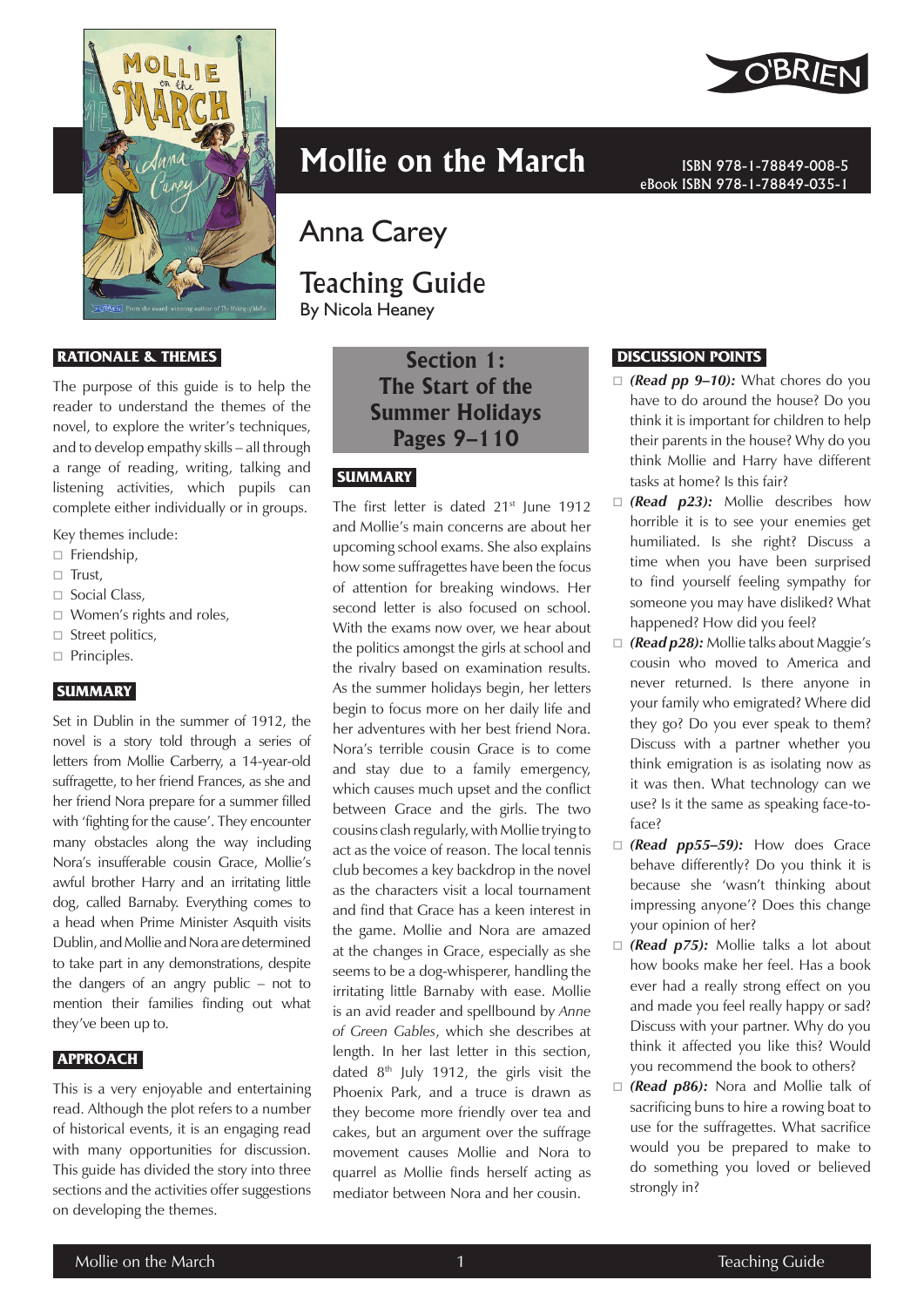#### **ACTIVITIES**

# **1. USA ITINERARY**

Frances's visit to the USA sounds very exciting. Imagine you are entering a competition to win a four-week trip to the USA. The rules of the competition are: choose 5 places you really want to visit and create a short tourist brochure for each, describing how brilliant the place is. Don't forget to include famous sights and some pictures that make the place look fantastic.

# **2. GRACE'S THOUGHTS**

Read pages 39–43. What do you think Grace feels about the whole situation? Write a diary entry from Grace's point of view about your first day at your cousin Nora's house. Try to make it realistic to Grace's character.

#### **3. SPORTS JOURNALIST**

Read page 64. Grace is described as 'crouched like a tiger'. Why do you think the writer used this simile? What does this say about Grace? Does it make the game seem more exciting? Write a short 100– 200-word article about a sports event. Use similes to describe how exciting the event is.

#### **4. EUPHEMISM**

Barnaby is described as an 'enthusiastic' dog, which is a euphemism for annoyingly over-excited. A euphemism is when we use a milder phrase to say something usually thought of as unpleasant. Another example is 'passed away' instead of 'died'. Can you think of five euphemisms we use today? Write a euphemism dictionary with the euphemism, the impolite phrase and why the euphemism is used.

#### **5. TWO SIDES**

Grace reveals she doesn't support the suffrage movement and, to keep the peace, Mollie and Nora don't argue with her. Imagine they could have spoken to her – what would they have said? Write a short speech from their point of view, trying to persuade Grace that the suffragettes are not just hooligans, but fighting for something important.

# **6. FEMALE SPORTS STARS**

On page 83, the girls talk about the first lady tennis player. Do you know of any other female sports stars? Do you think female sports are reported in the news as much as men? Why do you think this is? Do you think this is fair? Research some sports with both male and female stars. Write a speech that argues both why women in sport should be seen as equal to men and why some people think they are not equal and it shouldn't change.

# **Section Two: Preparation for Asquith's Visit Pages 111–207**

## **SUMMARY**

The main focus of this section is the upcoming visit to Dublin by Prime Minister Asquith. The first letter in this section is dated 9<sup>th</sup> July where Mollie details her and Nora's plans for the visit. They make the most of having Mollie's house to themselves by plotting slogans for placards and banners. Harry's friend Frank is due to arrive at Mollie's house to stay, much to Nora's amusement. Both girls are relieved that Grace has found another distraction in the form of little Barnaby, freeing them up to follow the cause and to meet with friends in the park. The girls attend a suffrage meeting in the Phoenix Park and find out more about the plans for Asquith's visit, much to the annoyance of Phyllis, Mollie's sister, who thinks she and Nora are too young and foolish to be involved. This leads to an argument the next day, where Mollie reveals her and Nora's secret – that they were involved in painting post-boxes for the cause the previous year. Phyllis's response surprises her and the frost between them begins to thaw, meaning that when Mabel arrives at their house, Mollie is invited to be involved in their suffragette plans. In the middle of all the excitement, Mollie has an embarrassing late-night encounter with Frank which causes a lot of awkwardness between them. She and Nora work on their disguises for the Asquith visit, but their preparations are almost uncovered by a nosy Grace.

#### **DISCUSSION POINTS**

- *(Read pp117–118):* The girls discuss the best way to get the Prime Minister's attention. In pairs, discuss which of their ideas is best. How were young women supposed to behave at the time? Can you think of a better way for them to get their ideas across? How would someone do it today?
- □ (**Read p121):** Maggie quietly gives Mollie some advice. Do you think she supports what the girls are doing? Why do you think she doesn't tell them directly?
- □ (**Read p122):** What do we learn about the conditions within the prison? What are prisons like nowadays? Are they the same all over the world? Research prison conditions in the following countries: Norway, USA, Philippines and Ireland. Why do you think the conditions are different in these countries? Which do you think is the best type of prison system? Why do you think this? Why do you think we have prisons? Should prisons be for reform or for punishment?
- □ (**Read p130):** Mollie is worried that talking about Grace when she is not there is 'catty'. Do you agree? Why do you think we shouldn't talk about other people behind their backs? How might Grace feel if she found out what they were saying about her? How does this link with social media today?
- *(Read p154):* Phyllis tells Mollie not to break the law again because of the consequences. Is she right? Do you think it would be fair if their parents acted the way Phyllis fears? Are all laws the same or are there some that can be broken from time to time?
- *(Read p158):* Phyllis talks about having a 'soda water feeling'. Do you understand what she means? Have you ever had that feeling? What happened?
- □ (Read p194): What does Grace mean by 'fair play'? Do you think this is an important part of sport? Recently, soccer players have been accused of 'diving' – do you think this is fair play or is it just part of the game? Can you think of any sportspeople who could be accused of not playing fair? Should they be punished?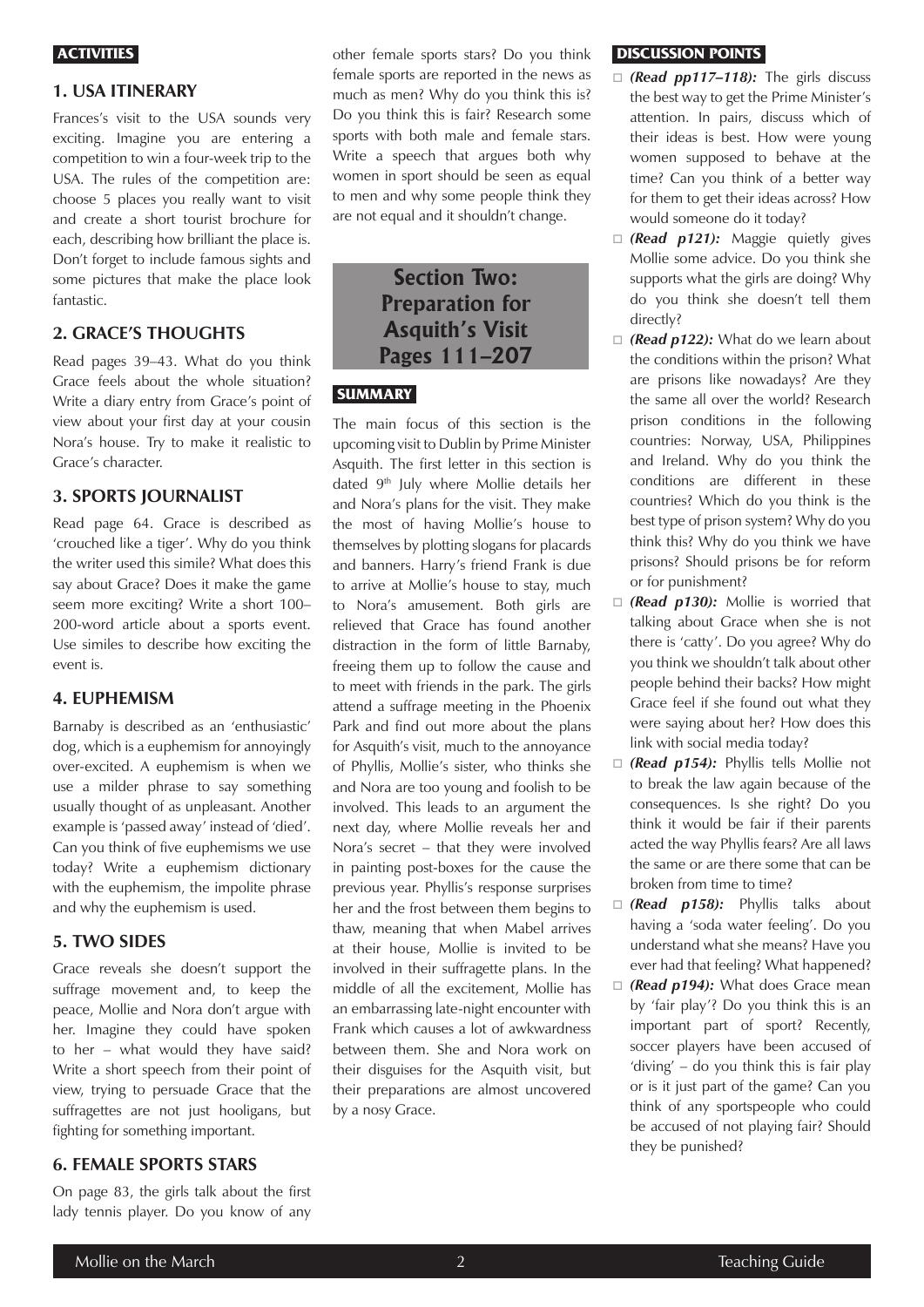#### **ACTIVITIES**

#### **1. SLOGAN**

On pages 119–120, Mollie and Nora have a lot of trouble coming up with a catchy slogan for their banners. A slogan needs to be short, snappy and memorable. Write a four-line slogan to persuade people that woman should be given the vote. What inequalities exist today between men and women? Can you write a slogan advocating women's rights on this issue?

# **2. SIMILES**

Mollie describes her brother as being as 'greedy as a gannet' on page 183. What qualities is she saying Harry has? What other similes can you create for someone who is always hungry or always eating? Can you write a short poem using your similes?

#### **3. FRANK**

We meet Frank on page 132. What are our first impressions? Write a couple of paragraphs describing what sort of boy he is, using quotes from the text to support your ideas. Don't forget that you are describing his personality, rather than his appearance.

#### **4. GLOBAL SUFFRAGE**

Mollie asks Frances what the suffrage movement was like in America at the time. Research the suffragette movement in the USA: were there a lot of people involved? Were there many demonstrations? Did people generally support the movement? What year were women given the vote? Write up a factual report using the questions as sub-headings. If you can find any interesting pictures, include those as well.

# **5. PHYLLIS'S LETTER**

Imagine you are Phyllis. You are worried about your sister getting involved in the movement, even though you know she is very passionate about it. Write a letter to Mabel explaining your concerns and asking for advice on how to keep Mollie involved without putting anyone in danger.

# **6. CORSET**

What exactly was a corset for? What is the history of the corset? Why did women stop wearing them? Imagine you are a woman living in 1912. Write a letter to the editor of a national newspaper giving your views on why women should be allowed to stop wearing them, using persuasive language.

# **Section 3: Asquith's Visit and the Aftermath Pages 208-350**

# **SUMMARY**

This section opens on the day of the Prime Minister's visit to Dublin. The girls' plans are almost spoiled when Mollie's mother suggests they take Frank and Harry with them to the 'theatre'. Mollie is full of anticipation, but the day seems to drag very slowly so she helps out Maggie, the cook, to keep herself busy. Maggie has guessed that the girls are up to something, and she quietly voices her support.

Phyllis is anxious, but preparations go smoothly and Mollie and Nora set off in their disguises, looking like young ladies rather than two schoolgirls. The streets are very busy and the whole atmosphere is filled with tension and excitement. The girls make their way into an apartment on the Prime Minister's route, where they meet a number of other older suffragettes. Mollie and Nora try to keep attention away from themselves as the preparations are made to hang the banners and throw confetti.

As the Prime Minister's approaches, suddenly the police arrive, accusing the suffragettes of trying to cause trouble and injure the Prime Minister. In the commotion, the Prime Minister drives past and the ladies just manage to mount their protest. The police leave, advising the ladies to return home.

However, other suffrage protests have not been as peaceful, and the girls learn that someone has thrown an axe at Mr Asquith. The tension in the crowds has become unpleasant, and the girls struggle home. When they arrive at Mollie's house, Frank opens the door, surprised to see Mollie and Nora with such adult hairstyles. Mabel assumes charge of the situation, and Mollie and Nora manage to transform themselves back into their schoolgirl styles without Harry noticing. Despite the day's drama, Mollie and Nora are still determined to attend events for the cause.

The next day, the newspapers are filled with the story of the previous day's events and the headlines are not very complimentary of the suffragettes. Phyllis warns Mollie not to attend the meeting that afternoon, but Mollie meets Nora and the two of them disguise themselves again.

However, the crowds at the meeting are angry and aggressive and soon the police have to step in to protect the suffragettes speaking on the stage. Mollie and Nora manage to escape, but they stumble across a group of men trying to throw a suffragette into the river. To their horror, they realise it is Phyllis! Thanks to some quick thinking, the police arrive just in time and Phyllis is rescued, but as Mollie looks around the crowd, she realises that Grace is standing nearby and has witnessed the whole thing. A distraught Phyllis is escorted home by the others, where Harry announces his disgust at the suffrage movement over the breakfast table.

Terrified she will reveal their secret, the girls try to talk to Grace. She is too angry to speak to them but eventually admits she wasn't going to say anything because she was so disgusted by the men's behaviour. She leaves Nora's house, devastated at having to say goodbye to Barnaby, and Nora is surprised to find she isn't as happy as she'd thought she'd be at her cousin's departure. Nora advises Mollie to speak to Frank about their night-time encounter, which she does, easing any awkwardness between them.

In their attempt to keep Grace quiet, the girls had volunteered to help at the tennis club fête, and the last letter details how Grace's dog show almost ends in disaster.

Harry overhears the girls talking about the suffragette meeting and is horrified that his sisters are involved, but Frank and Grace manage to convince him to keep quiet. Frank tells a surprised Mollie that she was the one who persuaded him of the merits of the movement and she ends her last letter filled with hope that the suffrage movement will be a success.

#### **DISCUSSION POINTS**

□ (read p225): Mollie tells us that she doesn't think high heels are practical. Do you agree? Why do you think people still wear them? With a partner, discuss whether or not you think clothes should be practical or stylish. Can you think of any examples where